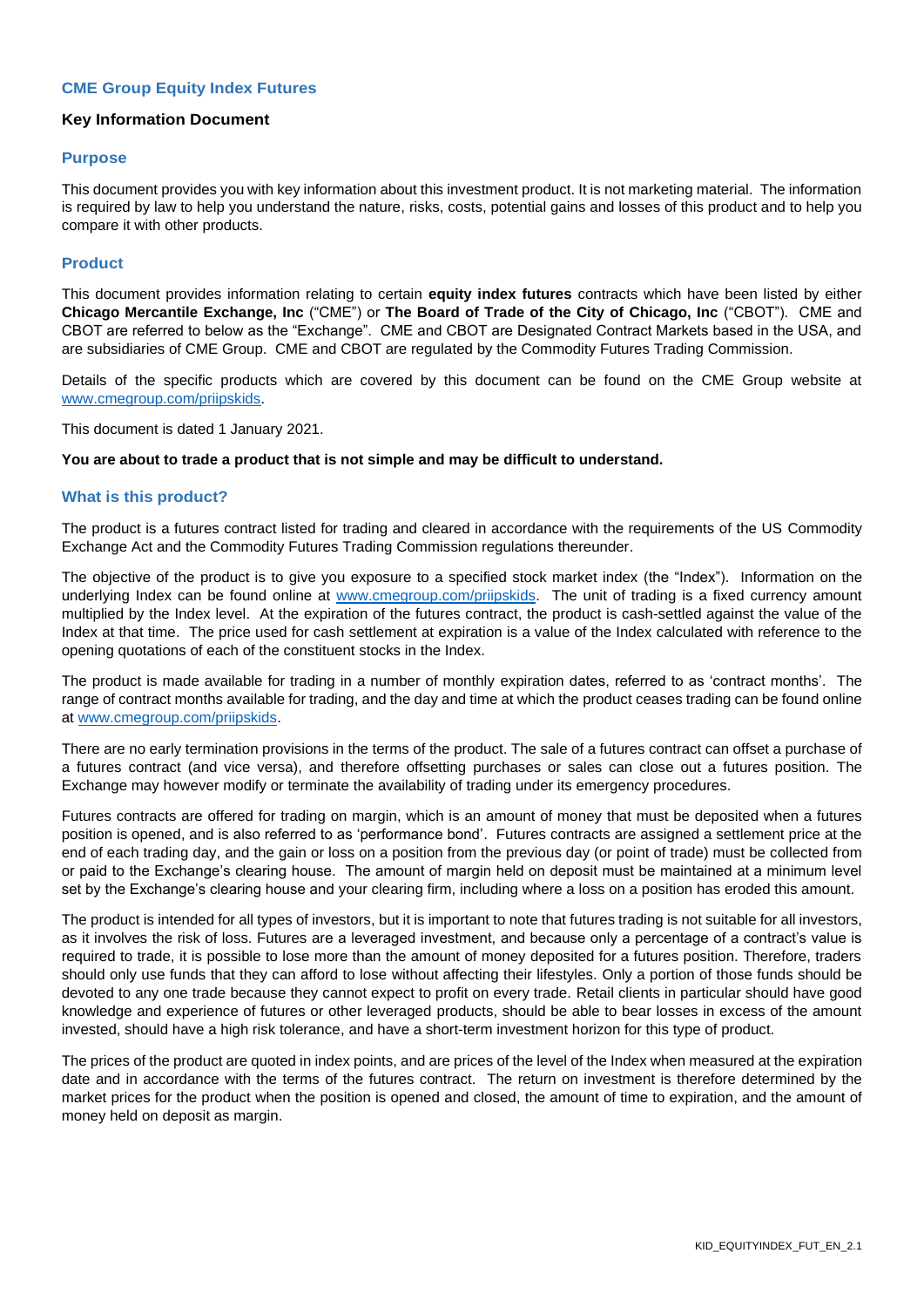# **What are the risks and what could I get in return?**

The summary risk indicator is a guide to the level of risk of this product compared to other products. It shows how likely it is that the product will lose money because of movements in the markets or because we are not able to pay you.

We have classified this product as 7 out of 7, which is the highest risk class. As a futures contract, the product should be considered a high-risk investment product.



There is no maximum loss. In some circumstances you may be required to make further payments to pay for losses. **The total loss you may incur may significantly exceed the amount invested.**

The product is denominated in a foreign currency, and therefore the return, when expressed in your currency, may change depending on currency fluctuations. **Be aware of currency risk. You will receive payments in a different currency, so the final return you will get depends on the exchange rate between the two currencies. This risk is not considered in the indicator shown above.**

This product does not include any protection from future market performance so you could lose some or all of your investment.

The product is listed for trading on a futures market and there is no committed liquidity offered by market makers or the Exchange. Therefore, liquidity depends only on the availability of buyers and sellers in the market. Regular trading activity observed at one point in time does not guarantee regular trading at any other point in time.

This graph illustrates how your investment could perform. You can compare it with the pay-off graphs of other derivatives.

The graph presented gives a range of possible outcomes and is not an exact indication of what you might get back. What you get will vary depending on how the underlying will develop. For each value of the underlying, the graph shows what the profit or loss of the product would be. The horizontal axis shows the various possible prices of the underlying value on the expiry date and the vertical axis shows the profit or loss.



Buying this product holds that you think the underlying price will increase. Selling this product to open a position holds that you think the underlying price will decrease.

The figures shown include all the costs of the product itself, but may not include all the costs that you pay to your advisor or distributor. The figures do not take into account your personal tax situation, which may also affect how much you get back.

# **What happens if the Exchange is unable to pay out?**

You are not exposed to financial loss due to the default of the Exchange. All futures contracts traded on the Exchange are guaranteed by the Exchange's clearing house. No US regulated clearing house has ever defaulted or failed to make a payment to its market participants. In the highly unlikely event that such a default occurred, the initial margin posted to the Exchange's clearing house by you is bankruptcy remote. Thus, the risk of you suffering any loss due to the failure of the Exchange's clearing house is extremely low.

No direct client of the Exchange's clearing house has ever suffered a loss as a result of the failure of one of the Exchange's clearing firms. However, there is a low risk that such a loss could occur if the clearing firm and a fellow client of that direct customer both defaulted. To the extent that an intermediary is employed by you that is not a direct clearing firm of the Exchange's clearing house, the potential exists for losses to be suffered in scenarios other than those described above.

# **What are the costs?**

The Exchange charges a transaction fee for opening or closing a position. Should a futures contract be held to expiration, a cash settlement fee will apply instead of the closing transaction fee. No other charges are applied by the Exchange, although your clearing firm and any other intermediary firm employed by you will also charge fees for their services.